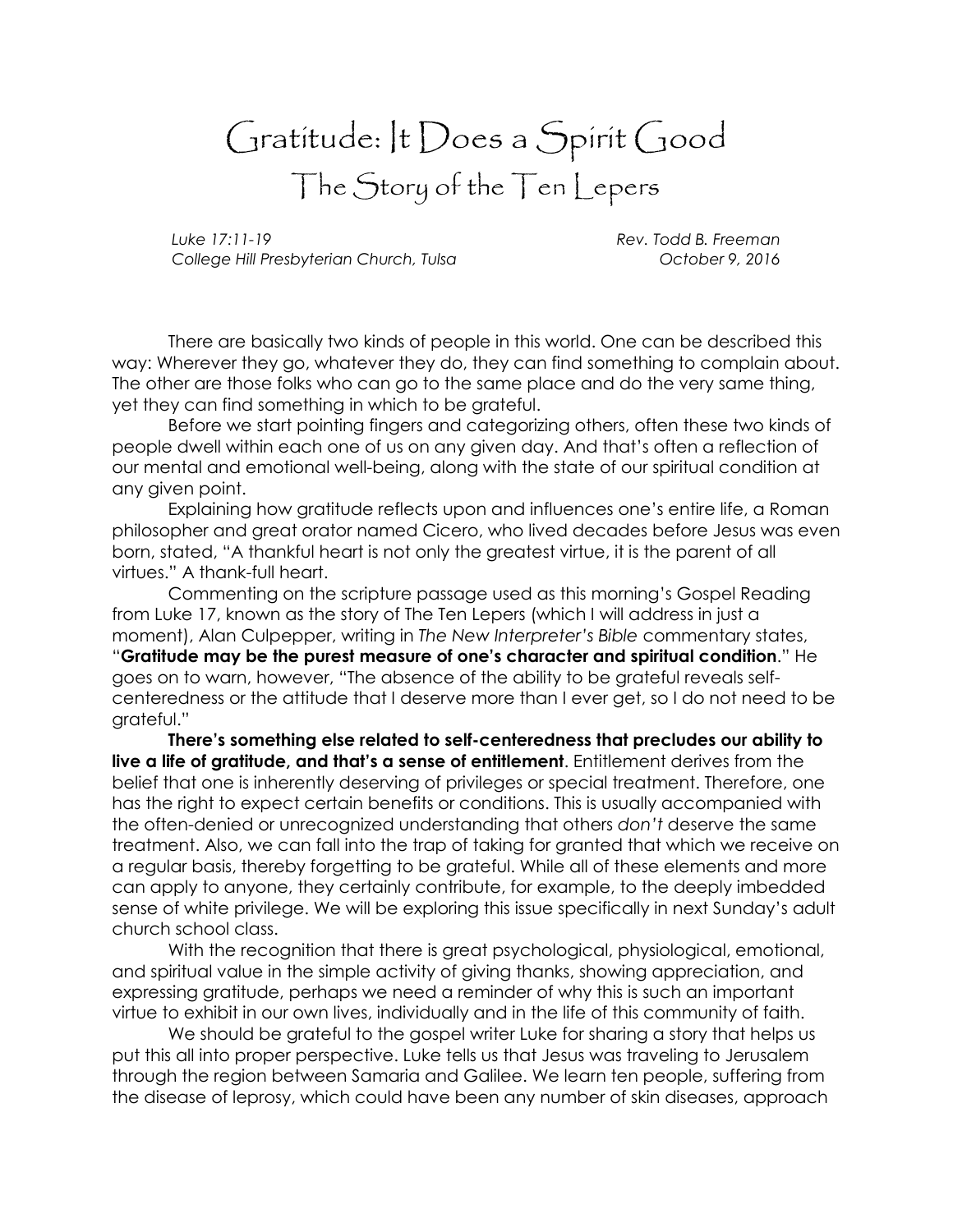Jesus. They stand far off, as was in accordance with Jewish law. They cry out, "Jesus, Master, have mercy on us." Notice, however, that this is different from what the Levitical law required, which was to shout, "Unclean, unclean." Their words express, then, not a warning for Jesus to stay away, but rather a cry to him for help – perhaps even a desire for relationship.

Next we're told that Jesus, "saw them." It's easy to skip right over this small, seeming unimportant statement because it's obvious that Jesus saw them. **The Greek** verb "to see," however, carried deep theological meaning for Luke, well beyond its literal meaning of just physical sight. To "see" also means to perceive and understand. You hear this in the expression, "I see what you mean." In this case, Jesus perceived that people were in deep need, and he understood that he had an opportunity to do something about it.

Later on in the story (v. 15), Luke tells us that "one of them, when he saw that he was healed, turned back, praising God with a loud voice," and thanked Jesus. In this instance, seeing meant that the person not only realized he had been healed physically (as the other nine certainly must have realized as well), but more importantly this one particular person recognized that his life had been touched by the mercy and grace of God.

We are presented, then, with a challenge. How well do you and I actually "see" others in need, and then understand that we have an opportunity to do something about it? Conversely, like by the one who had leprosy and returned to give thanks, how well do you and I recognize God's blessings and grace and Sacred Presence in our lives.

The tough question we are faced with, then, is this: Are you and I always grateful for the blessings and grace, the healing and wholeness, that we are able to recognize in our own lives, in our family life, our professional life, and in the life of this congregation? In fact, is the act of being grateful a quality and virtue that others would say describes your character, or describes our congregation?

In this biblical story, with its profound connection between faith and gratitude, you may have noticed, however, that it has an interesting twist. The one who turned back to give thanks wasn't Jewish, like Jesus, but a Samaritan. You may recall that Samaritans were despised by the Jews. There were severe racial, social, and religious divisions and boundaries between them. (The Jews probably considered building a wall. Two thousand years later, with the Palestinians, the Israeli government has.) Therefore, it's very important to observe how uninterested Jesus seems to be in this man's personal faith or religious beliefs or political persuasion.

Jesus, then, provides a living example to us as to the broad inclusive grace extended to those to whom we are called to reach out to and minister. This can help us, for example, in our efforts to dismantle the systemic racism embedded within our society, and yes, within the church. But Jesus asks the thankful Samaritan, who as a person with leprosy was an outcast among outcasts, "Were not ten made clean? But the other nine, where are they? Was none of them found to return and give praise to God except this foreigner?" (v. 17-18). What does the failure of the other nine to return and give thanks to God and express gratitude say about them? What does it say about faith? Put most simply, this story encourages us to **regard gratitude itself as an** expression of our faith.

The other nine people had been healed physically, being 'made clean,' but only the one who returned to express gratitude and praise God received the spiritual